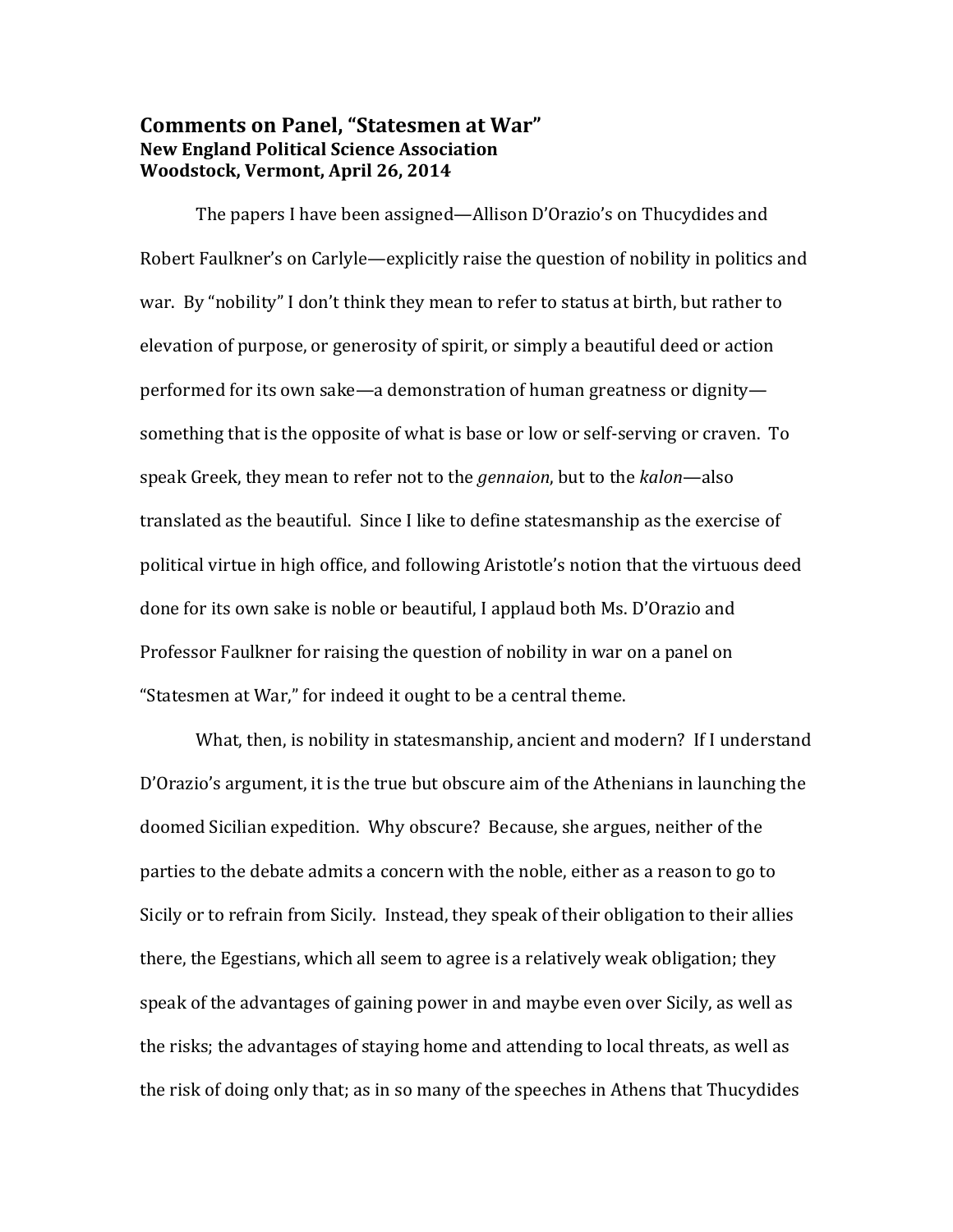gives us, the two speakers, Nicias and Alcibiades, impugn one another's motives and thereby raise the issue of the conflict between the private and the public good. They don't say much about the justice or injustice of conquering Sicily, perhaps because by this time at Athens only arguments of interest are taken seriously—the Melian dialogue had just been reported immediately before the report of the Sicilian debate, and Diodotus had taught that you can only persuade the Athenians to act justly if you hide the issue of justice and argue on the basis of interest. D'Orazio very helpfully compares the speeches here to Pericles' Funeral Oration, where the justice of the empire was defended and the glory of Athens, the school of Hellas, was memorably celebrated—not least their freedom and generosity. Were the Athenians hiding their true motive from themselves? Was the motive shameful brute conquest and greed? Ordinarily one might think that's why politicians keep their reasons obscure.

 D'Orazio doesn't exactly think so, but doesn't exactly think not. She argues that they secretly believe in the nobility of the enterprise—I suppose because they secretly believe that they are worthy to rule an empire or want to "bolster their flagging self-regard" (p. 32)—but they now keep their desire secret, because they doubt the justice of the cause and perhaps, in an era of "civil deterioration," they doubt their worthiness. This sounds plausible enough, but what I didn't understand and would like to hear explained is what Thucydides himself makes of all this. For he lets the secret out of the bag for the reader, and in no uncertain terms: He says, echoing (she nicely reminds us) the Funeral Oration, that *eros* fell upon the Athenians, a complex of desire that struck men of different ages in different ways,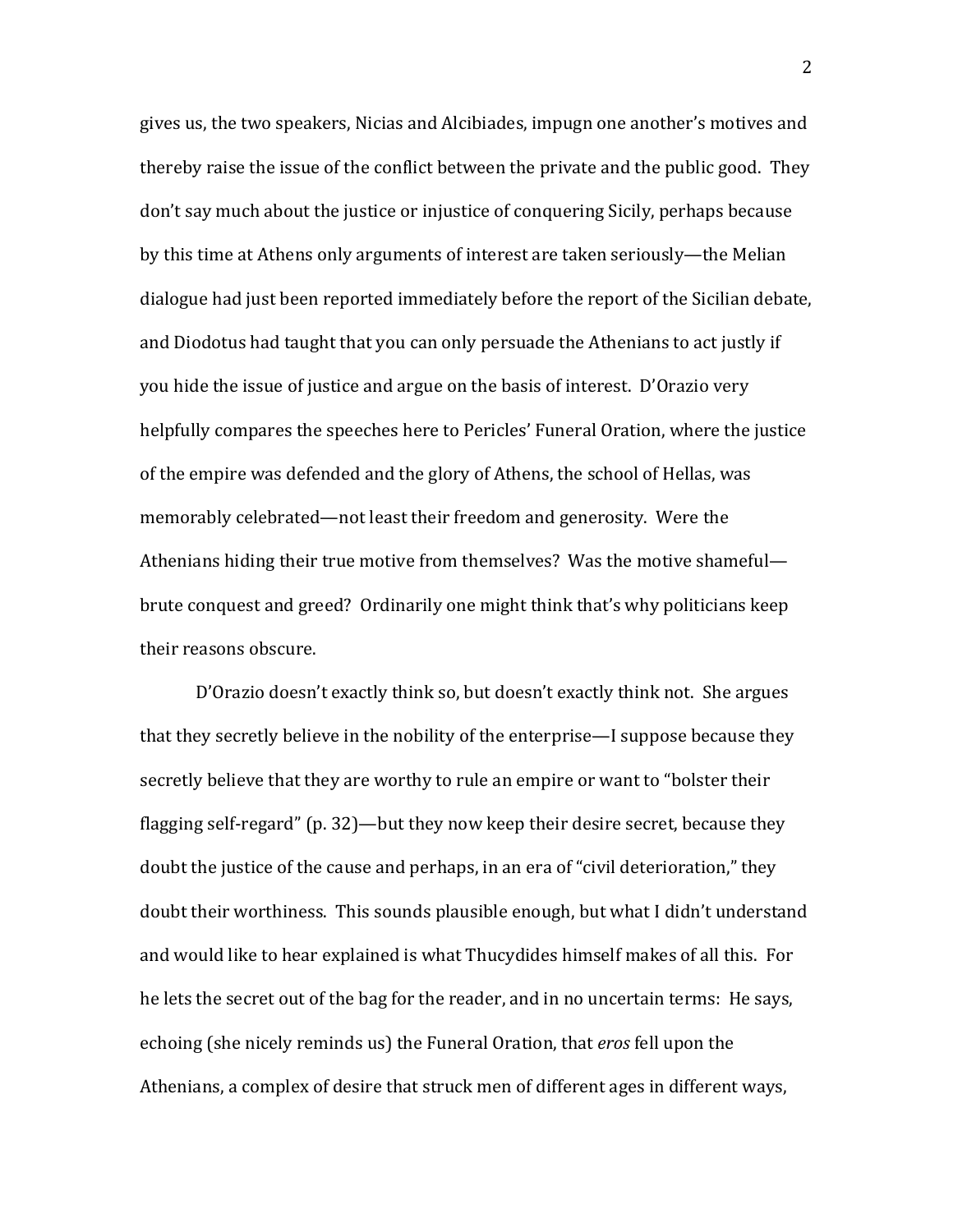including for the multitude hope of "eternal pay." Is the *eros* Thucydides describes the same longing for the noble (remember, in the Greek the same word means "beautiful") that D'Orazio analyzes? Or is the object of desire rather the wealth and beauty of Sicily, the more ordinary object of *eros*? If acting upon the latter is unjust, is acting upon the former? In short, does Thucydides condemn the expedition from the start, or would he applaud its noble motive—anticipating, I suppose, (since he places Carthage as well as Sicily in Alcibiades' sights,) the Romans in their mastery of the Mediterranean world by several centuries—if the expedition had been nobly executed, proving by its success the worthiness of the Athenians? In short, is D'Orazio finding nobility where Thucydides saw only *eros*, or are they referring to the same thing?

 Robert Faulkner's paper is altogether as morally serious as the summary you just heard, but also delightful, full of little gems—my favorite is his mention of Carlyle's influence on the great landscape architect Frederick Law Olmstead—and zeroes in on the question of nobility and greatness. Against Carlyle's Hegelian celebration of world-historical individuals, heroes worthy of admiration and in a sense even of worship, Faulkner takes us back to school with Aristotle, returning to the essential core of what we admire in heroic virtue—namely, courage in battle in the face of death—and gives a beautiful account of the virtue in this regard of George Washington, whom Carlyle never mentions, contrasting him favorably to Napoleon, whom he does. I found the paper almost flawless—the only glitch was the implication that Washington was not yet commander-in-chief when he charged his white stallion in the New Jersey battles, whereas I believe he was appointed

3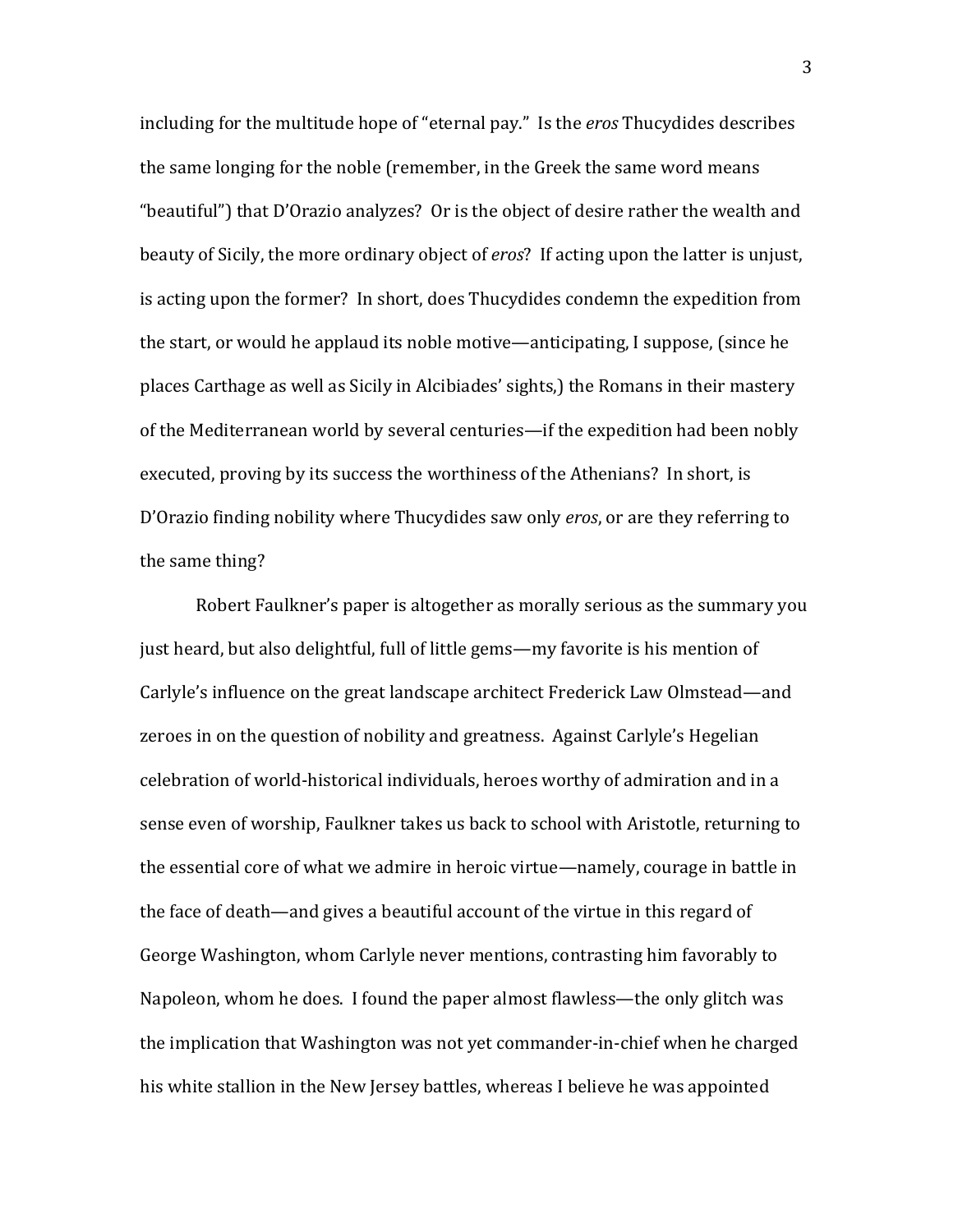commander-in-chief by Congress in the spring of 1775, and then dispatched to Cambridge to take charge of the minutemen. But I do wish to raise a question about Carlyle's quest for nobility and a doubt about whether this can be satisfied by a return to Aristotle and perhaps even to Washington.

 In his magnificent recent book, *Metamorphoses of the City*, Pierre Manent distinguishes political regimes from political forms. Aristotle may have adequately described the various regimes possible in the *polis*, but the form of the *polis* was succeeded by the empire, and the empire by the Church, and the Church in a way by the nation-state. Is it so clear that political virtue—and what we call "statesmanship" (I'm not sure there is a Greek equivalent, unless *politike*, often translated as "political science")—doesn't vary with the change of form? Surely the face of battle has changed; if Washington's charge would have been recognizable to Alexander or Cyrus or Xenophon, what would be the equivalent in a leader today? Seal Team Six? There's certainly courage there, but also enormous technical training and technological support; wouldn't even Washington have been confined to the war room with temples bulging and fists clenched, eyes intent upon a screen? In short, whatever one makes of Carlyle's solution—I think Faulkner has captured its weaknesses—hasn't Carlyle identified a genuine problem: How to preserve ambition for virtuous, even heroic action in a utilitarian, technological, democratic age? Olmstead succeeded marvelously in creating a new kind of park for a new kind of city, even recreating or exaggerating the roughness of nature in vivid contrast to block upon block of pavement and brick and stone (and later steel and glass). Does virtue likewise need to change in response to our democracy (and technology)? I